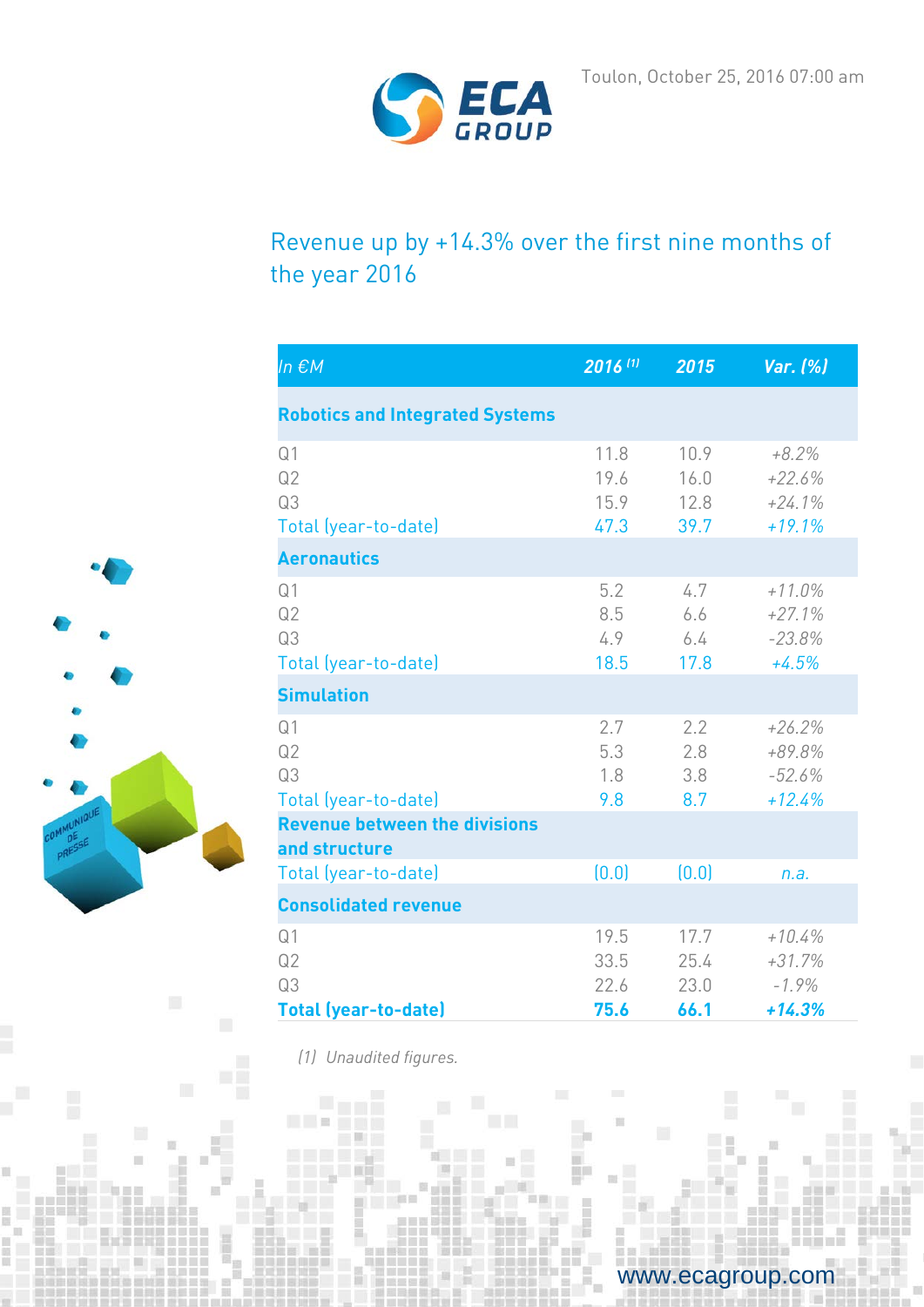

In the first nine months of the 2016 financial year, revenue grew by +14.3% compared with the first nine months of 2015.

After a first half-year of solid growth (+23.0% compared with H1 2015), [ECA Group's](http://www.ecagroup.com/) third-quarter revenue showed a small decline to €22.6 million (-1.9% compared with Q3 2015).

In 2015, the weighting of annual revenue on H2 was much stronger, as announced by management at the time of publication of annual revenue *[\(see the press release dated July 26, 2016\)](http://www.ecagroup.com/en/financial/growth-half-year-revenue-230-vs-h1-2015-driven-very-dynamic-q2-317)*. The comparison with a very solid H2 2015 is thus disadvantageous.

The *[Robotics and Integrated Systems](http://www.ecagroup.com/en/robotic-and-integrated-systems)* division showed a growth rate of +24.1% in the third quarter compared with Q3 2015, following growth of 16.8% in the first-half year. Third-quarter growth of the *[Aeronautics](http://www.ecagroup.com/en/aerospace)* an[d](http://www.ecagroup.com/en/training-simulation) *[Simulation](http://www.ecagroup.com/en/training-simulation)* divisions was down (-23.8% and -52.6% respectively). These declining numbers can be attributed to the final delivery on several large orders received for these two divisions in 2014 and 2015 (sale of six highend axle simulators for land defense vehicles and the Airbus project).

### Outlook

The Group just won the Innovation Award at the Euronaval trade show for an application of its airborne drone, the UAV [IT180](http://www.ecagroup.com/en/find-your-eca-solutions/uav) in naval defense (*[see](http://www.ecagroup.com/en/financial/eca-group-receives-innovation-trophy-euronaval-tradeshow-sterna-application-uav-it180)  the press [release dated October 18, 2016](http://www.ecagroup.com/en/financial/eca-group-receives-innovation-trophy-euronaval-tradeshow-sterna-application-uav-it180)*). This trade show delivered a wealth of qualified sales contacts. The Group's exhibit was visited by more than sixty official delegations and it now has many prospects for this end-of-year as well as for the first half of 2017.

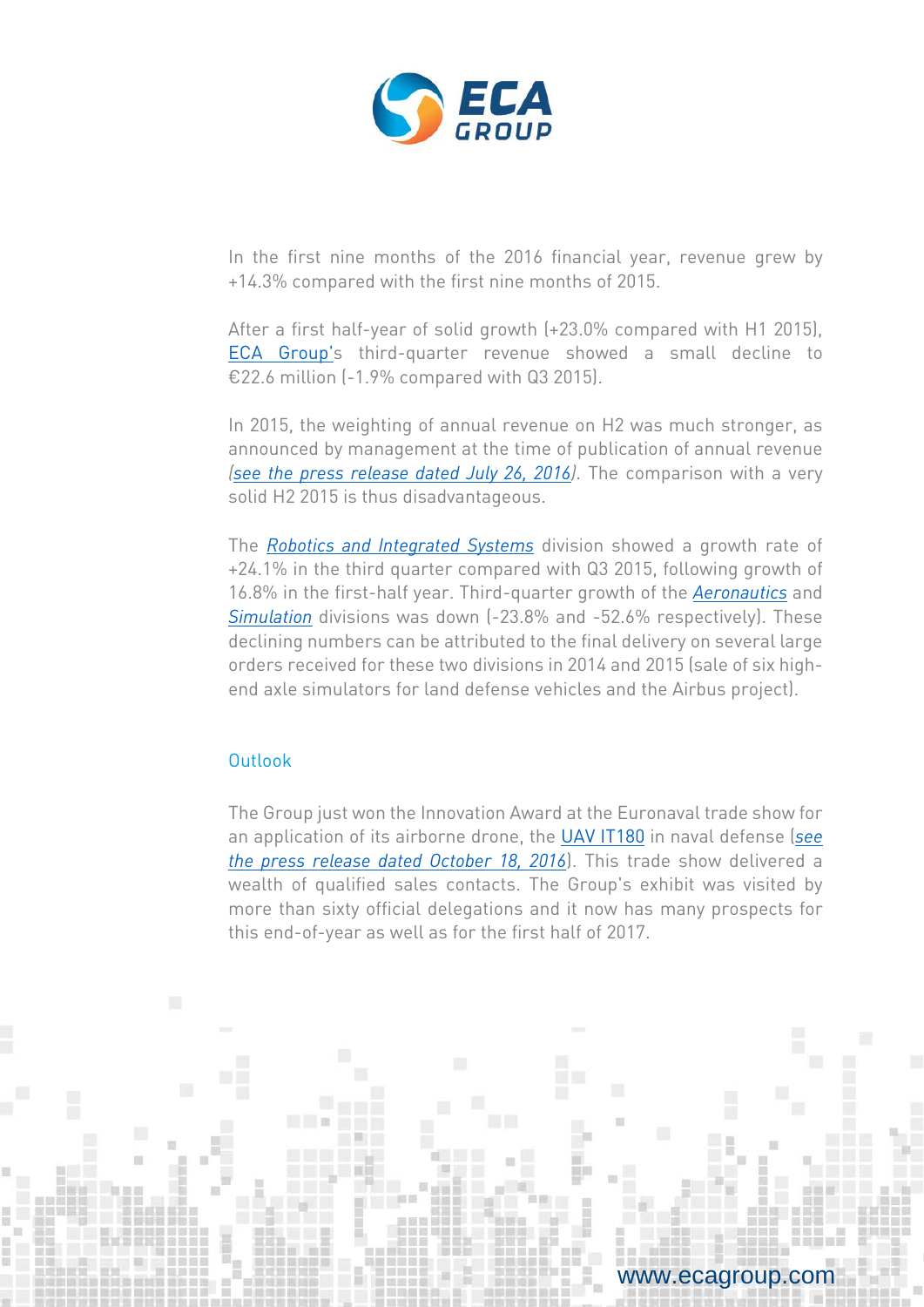

At this specialized naval solutions trade show, the *[Robotics and Integrated](http://www.ecagroup.com/en/robotic-and-integrated-systems)  [Systems](http://www.ecagroup.com/en/robotic-and-integrated-systems)* division presented its full range of underwater robots (A9-, A18 or A27-type [AUVs,](http://www.ecagroup.com/en/find-your-eca-solutions/auv) [K-STER-](http://www.ecagroup.com/en/solutions/k-ster-c)type mine killers, H300/800-type ROVs, etc.) an[d USV INSPECTOR-](http://www.ecagroup.com/en/find-your-eca-solutions/usv)type surface drones. Combined on the same vessel, these products are able to carry out complete de-mining missions (but also hydrography, surveillance and even search and assistance missions) through the sequential and/or parallel implementation of different robots equipping the vessel. Moreover, the Group has already announced the delivery of several systems of this type to two navies, including that of Kazakhstan, since the beginning of the year *[\(see the press release dated](http://www.ecagroup.com/en/financial/delivery-first-robotic-unmanned-mine-counter-measures-mcm-systems)  [September 20, 2016\)](http://www.ecagroup.com/en/financial/delivery-first-robotic-unmanned-mine-counter-measures-mcm-systems).* 

In addition, still in the area of submarine robotics, the Group just announced that it will provide six [A27-M-](http://www.ecagroup.com/en/solutions/a27-m-auv-autonomous-underwater-vehicle)type autonomous underwater vehicles (AUV), as well as other peripheral equipment items, in the FR/UK MMCM program. The amount of the contract exceeds €15 million for this additional tranche, most of the revenue of which will be recorded for the 2017 financial year *[\(see the press release dated October 20, 2016\)](http://www.ecagroup.com/en/financial/eca-group-confirms-important-auv-order-fruk-underwater-mine-countermeasure-programme).*

At the same time, the Group is still focused on expanding sales of its UAV IT180 drone, for both civil applications (monitoring of sensitive sites, fire monitoring, etc.) and dedicated naval applications, for example measuring vessel magnetism *[\(see the press release dated October 18,](http://www.ecagroup.com/en/financial/eca-group-receives-innovation-trophy-euronaval-tradeshow-sterna-application-uav-it180)  [2016\)](http://www.ecagroup.com/en/financial/eca-group-receives-innovation-trophy-euronaval-tradeshow-sterna-application-uav-it180).*

Lastly, the Group also presented its range of [Damage Control Simulators](http://www.ecagroup.com/en/solutions/damage-control-simulator)  [\(DCS\)](http://www.ecagroup.com/en/solutions/damage-control-simulator) at the Euronaval trade show as a modern and effective solution for training teams facing dangerous situations at sea. This niche market presents very real sales opportunities: in particular, the Group has won two contracts for Damage Control Simulators in Asian countries, one in the amount of €6 million for *Damage Control* training for a surface vessel *[\(see the press release dated March 9, 2016\)](http://www.ecagroup.com/en/financial/eca-group-announces-three-simulator-contracts-asia-more-eu6m)* and the other for *Damage Control* training for a submarine *(see [the news of November 14, 2014\)](http://www.ecagroup.com/en/business/eca-group-announces-sale-several-naval-simulators-major-asian-navy).*

In the third quarter, the *[Aerospace](http://www.ecagroup.com/en/aerospace)* division saw its first project in Germany take shape for the supply of ergonomic modules for Airbus [assembly chains,](http://www.ecagroup.com/en/find-your-eca-solutions/assembly-lines) so that their operators can benefit from the best possible working position and optimize their quality of life at work and their performance time *[\(see the news of September 7, 2016\)](http://www.ecagroup.com/en/business/ergonomics-modules-assembly-lines-airbus-germany).*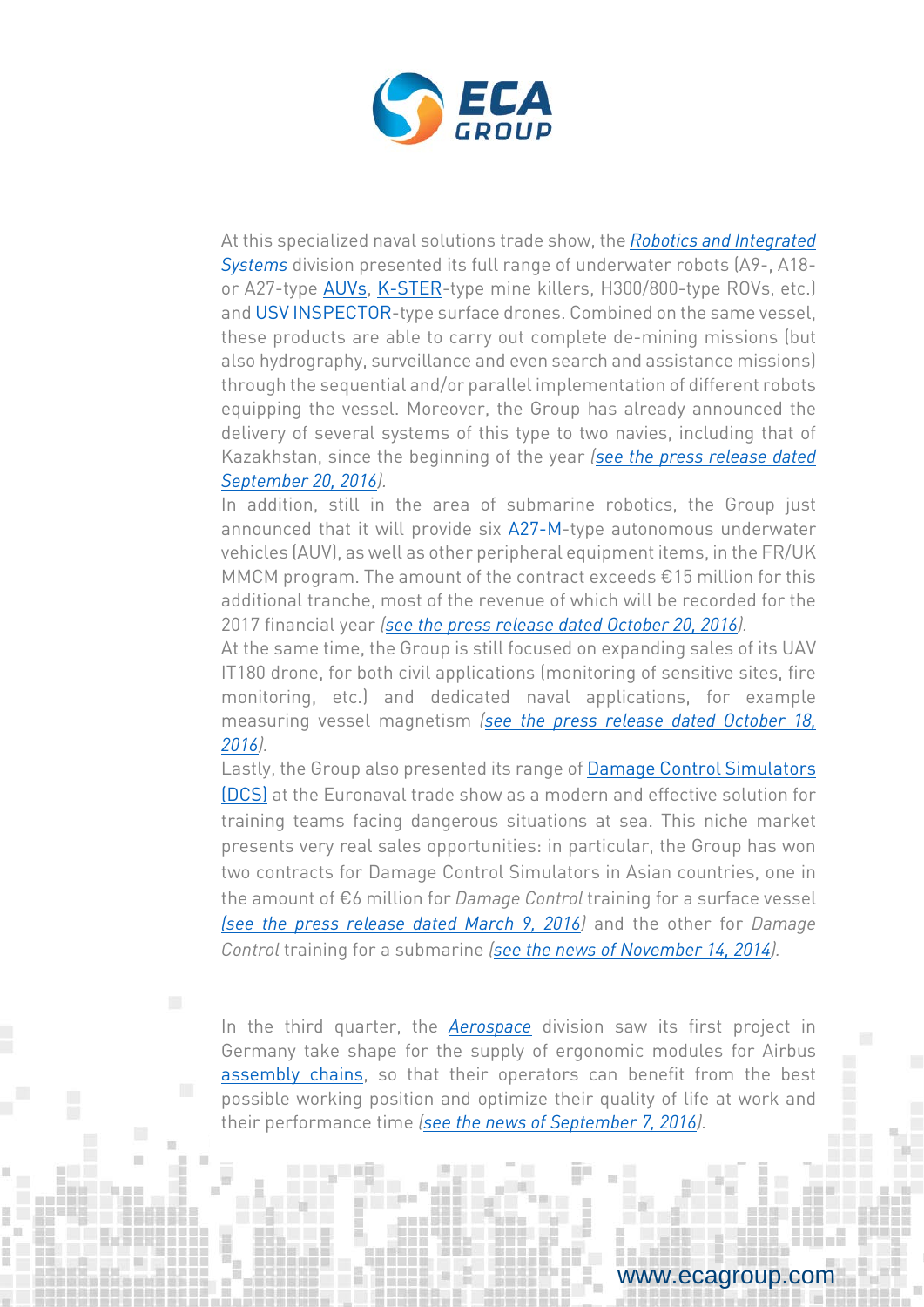

The *[Aerospace](http://www.ecagroup.com/en/aerospace)* division also announced the [opening of a maintenance](http://www.ecagroup.com/en/corporate/eca-group-aerospace-announces-opening-its-gse-repair-and-calibration-facility-singapore)  [center](http://www.ecagroup.com/en/corporate/eca-group-aerospace-announces-opening-its-gse-repair-and-calibration-facility-singapore) in Singapore to better serve its customers (existing and new) in the Asia-Pacific region. In addition, the ELTA [\(see the press release dated](http://www.ecagroup.com/en/financial/eca-sign-unilateral-commitment-purchase-elta-company)  [August 5, 2016\)](http://www.ecagroup.com/en/financial/eca-sign-unilateral-commitment-purchase-elta-company) company should be acquired in 2016.

Lastly, the *[Simulation](http://www.ecagroup.com/en/training-simulation)* division, which had a particularly dynamic first halfyear, should benefit from the growing need for tactical training on its markets (Civil and Defense). Its business activity in the second half of 2016 is down following the record second half of 2015.

The Group confirmed that it would exceed its revenue objective of €110 million for 2016.

## **Follow our current news at:**



www.ecagroup.com